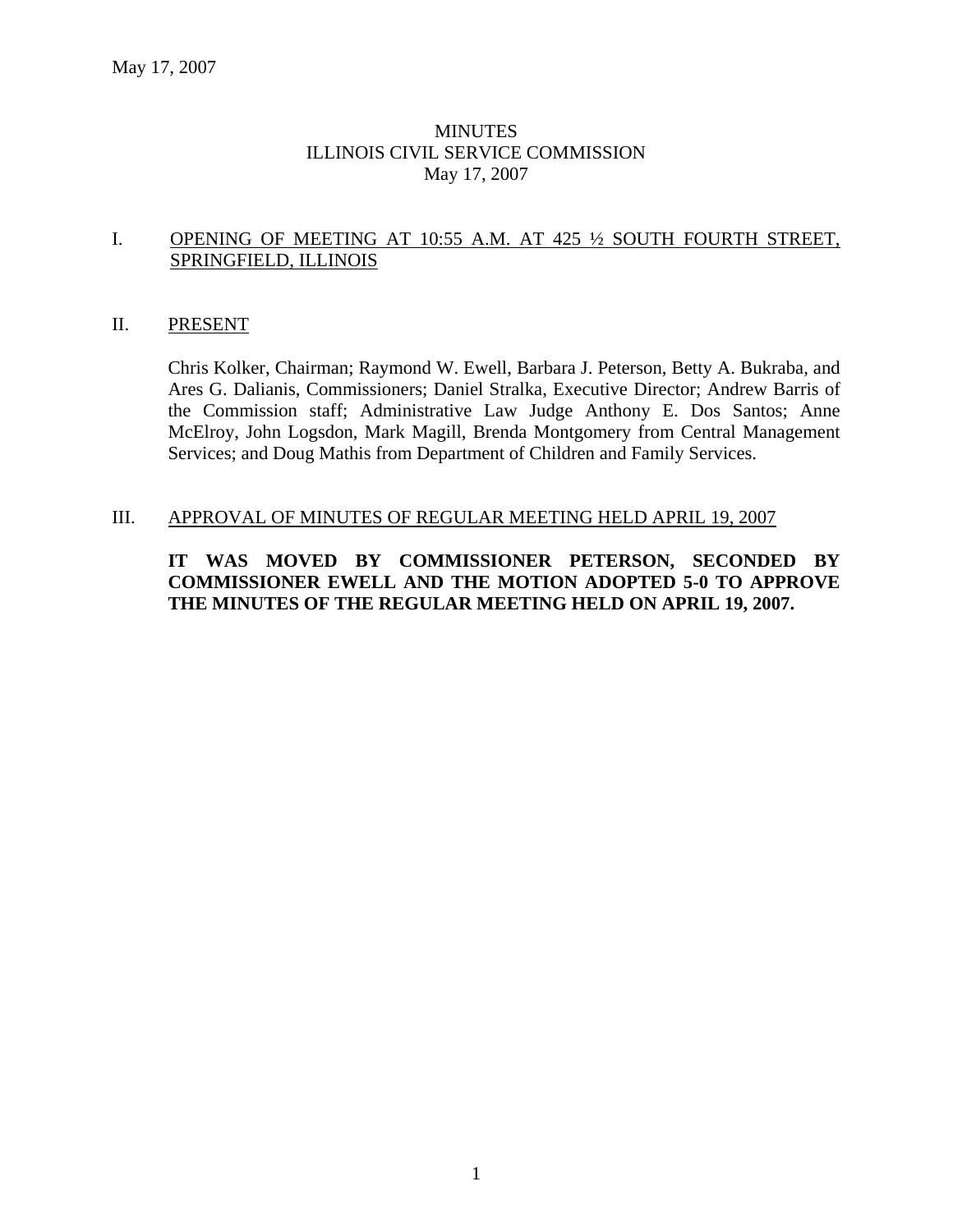#### IV. **EXEMPTIONS UNDER SECTION 4d(3) OF THE PERSONNEL CODE**

# A. Report on Exempt Positions

| Agency                                   | Total<br>Employees | Number of Exempt<br><b>Positions</b> |
|------------------------------------------|--------------------|--------------------------------------|
|                                          |                    |                                      |
|                                          |                    |                                      |
|                                          |                    |                                      |
|                                          |                    |                                      |
| Central Management Services 1,587 111    |                    |                                      |
|                                          |                    |                                      |
|                                          |                    |                                      |
|                                          |                    |                                      |
|                                          |                    |                                      |
|                                          |                    |                                      |
|                                          |                    |                                      |
|                                          |                    |                                      |
|                                          |                    |                                      |
|                                          |                    |                                      |
|                                          |                    |                                      |
| Environmental Protection Agency 1,064 18 |                    |                                      |
|                                          |                    |                                      |
|                                          |                    |                                      |
|                                          |                    |                                      |
|                                          |                    |                                      |
|                                          |                    |                                      |
|                                          |                    |                                      |
|                                          |                    |                                      |
|                                          |                    |                                      |
|                                          |                    |                                      |
|                                          |                    |                                      |
|                                          |                    |                                      |
|                                          |                    |                                      |
|                                          |                    |                                      |
|                                          |                    |                                      |
|                                          |                    |                                      |
|                                          |                    |                                      |
|                                          |                    |                                      |
|                                          |                    |                                      |
|                                          |                    |                                      |
|                                          |                    |                                      |
|                                          |                    |                                      |
|                                          |                    |                                      |
|                                          |                    |                                      |
|                                          |                    |                                      |
|                                          |                    |                                      |
|                                          |                    |                                      |
|                                          |                    |                                      |
|                                          |                    |                                      |
|                                          |                    |                                      |
|                                          |                    |                                      |
|                                          |                    |                                      |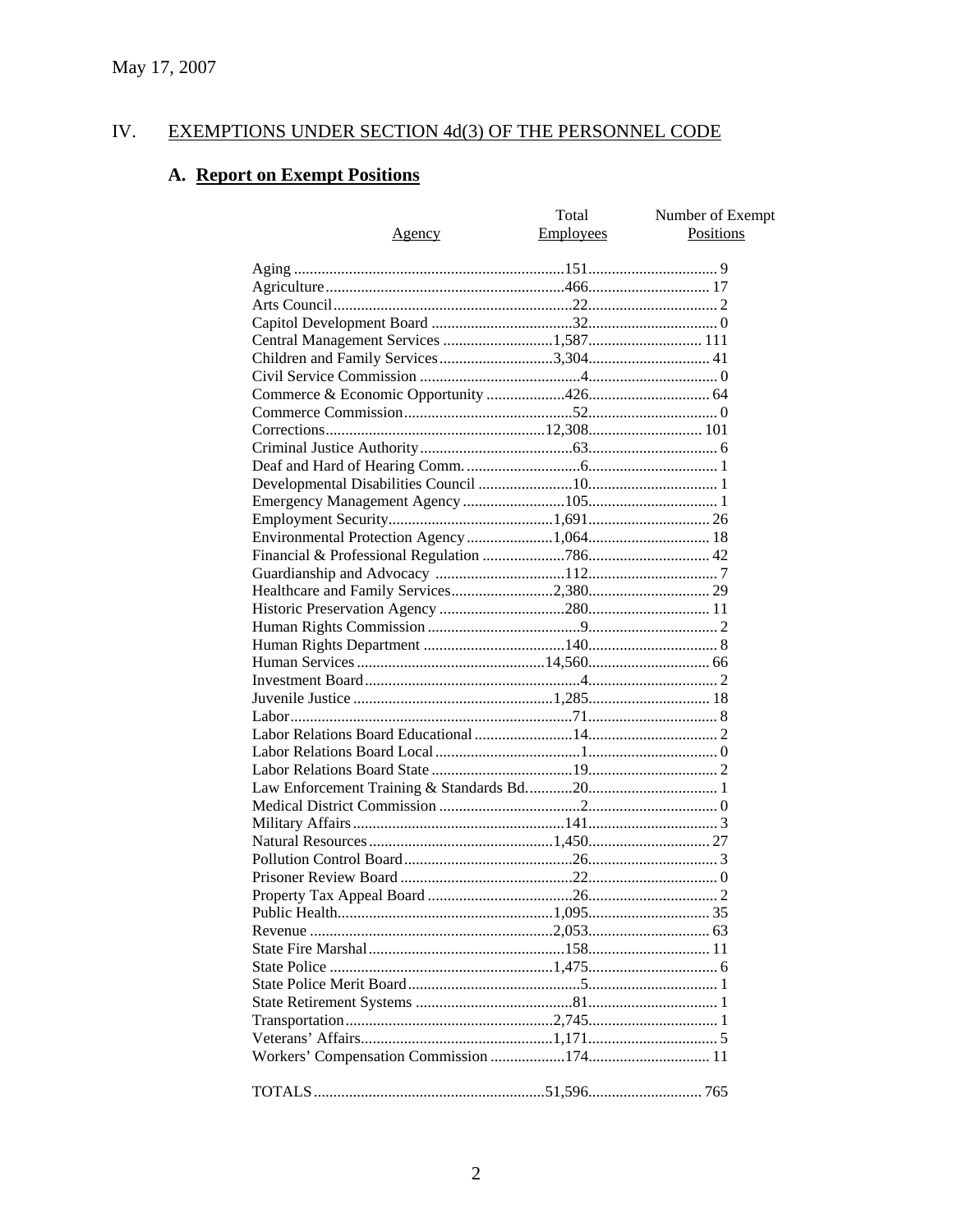#### **B. Governing Rule - Jurisdiction B Exemptions**

- a) Before a position shall qualify for exemption from Jurisdiction B under Section 4d(3) of the Personnel Code, the position shall be directly responsible to:
	- 1. The Governor, or
	- 2. A departmental director or assistant director appointed by the Governor, or
	- 3. A board or commission appointed by the Governor, or
	- 4. The head of an agency created by Executive Order, or the director or assistant director of an agency carrying out statutory powers, whose offices are created by the Governor subject to legislative veto under Article V, Section 11, of the Constitution of 1970, which agency head, director, or assistant director may themselves be subject to exemption under Section 4d(3), or
	- 5. In an agency having a statutory assistant director, a deputy director exercising full line authority under the director for all operating entities of the agency, provided the statutory role of assistant director is vacant or is assigned clearly distinct and separate duties from the deputy director and as a colleague to him, or
	- 6. A line position organizationally located between the director and/or assistant director and a subordinate statutorily exempt position(s), provided the position proposed for exemption has line authority over the statutory exempt position(s), or
	- 7. The elected head of an independent agency in the executive, legislative, or judicial branch of government.
- b) If a position meets the above criterion, it must, in addition, be responsible for one or more of the following before it shall be approved as exempt:
	- 1. Directs programs defined by statute and/or departmental, board, or commission policy or possess significant authority when acting in the capacity of a director of programs to bind the agency.
	- 2. Makes decisions in exercising principal responsibility for the determination or execution of policy which fix objectives or state the principles to control action toward operating objectives of one or more divisions, such decisions being subject to review or reversal only by the director, assistant director, board or commission.
	- 3. Participates in the planning and programming of departmental, board, or commission activities, integrating the plans and projections of related divisions, and the scheduling of projected work programs of those agencies.

\* \* \*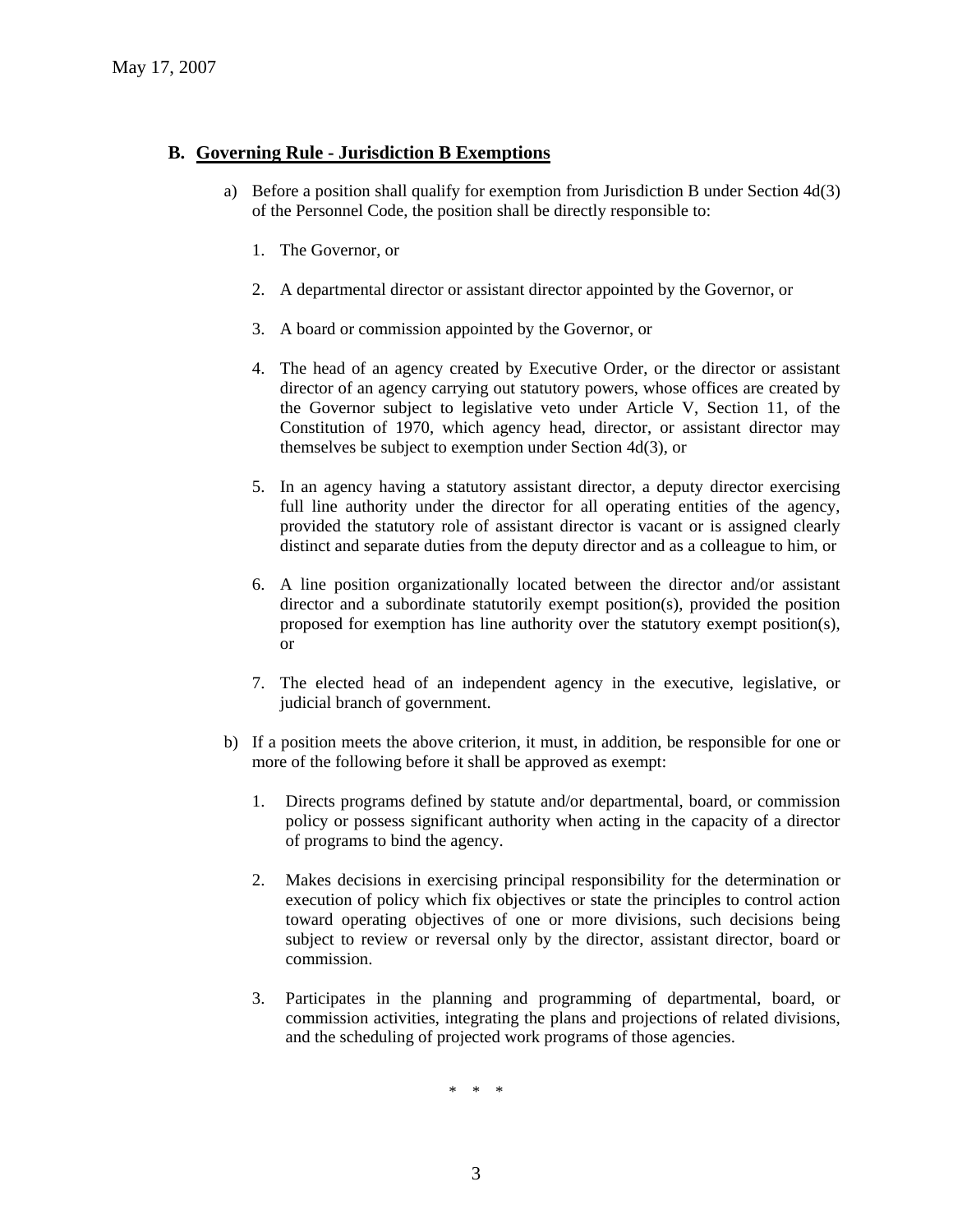# **C. Requests for 4d(3) Exemption**

- With regard to Item C, Executive Director Daniel Stralka reported that staff had recommended denial of this request due to overlap with an existing position at the Department of Financial Institutions. The Agency asked for this request to be withdrawn.
- With regard to Item D, Executive Director Daniel Stralka reported that this position reports to the Director, and is the principal policy formulator in the area of clean technologies for the Illinois Environmental Protection Agency. The necessity for this position has its roots in the FutureGen project for which Illinois is competing with Texas. This represents something of a policy change at Illinois Environmental Protection Agency and the only concern with overlap was with a Chief Policy Advisor. However, the Chief Policy Advisor position will retain its policy focus in the traditional Land, Water and Air while the new position will have its policy focus on the clean technology initiatives such as FutureGen which spread across all three of these traditional areas. For these reasons, staff recommends approval.
- With regard to Item E, Executive Director Daniel Stralka reported that this position reports to the Director and is the principal policy formulator for the Emergency Reception Center/Shelter System Program, a long-standing major program of the agency. It is being removed from the purview of the Deputy Director for Child Protection in a minor reorganizational move since it crosses other program areas of the agency. For these reasons, staff recommends approval.
- With regard to Item F, Executive Director Daniel Stralka reported that staff recommends this request be continued to address some overlap issues.
- With regard to Item G, Executive Director Daniel Stralka reported this position has principal policy responsibility for the Office of Urban Assistance, a program defined by statute, and it reports to the Director. The need to re-establish this position was mandated by an audit finding against the agency at its last audit since it was legislatively mandated but not filled. For these reasons, staff recommends approval.
- With regard to Item H, Executive Director Daniel Stralka reported this position reports to the Director and is administratively responsible for the Informal Conference Board, a program defined by statute. This would bring the program within the technical standards of the Commission Rules for exemption approval. However, staff does not feel that it qualifies for principal policy exemption as it appears the program is more a step in the pre-assessment of tax liability process. Regardless of what the Informal Conference Board determines, taxpayers have the right to a more formal hearing/appeal process, which is administered by a currently 4d(3) exempt employee. Staff invited the agency to send a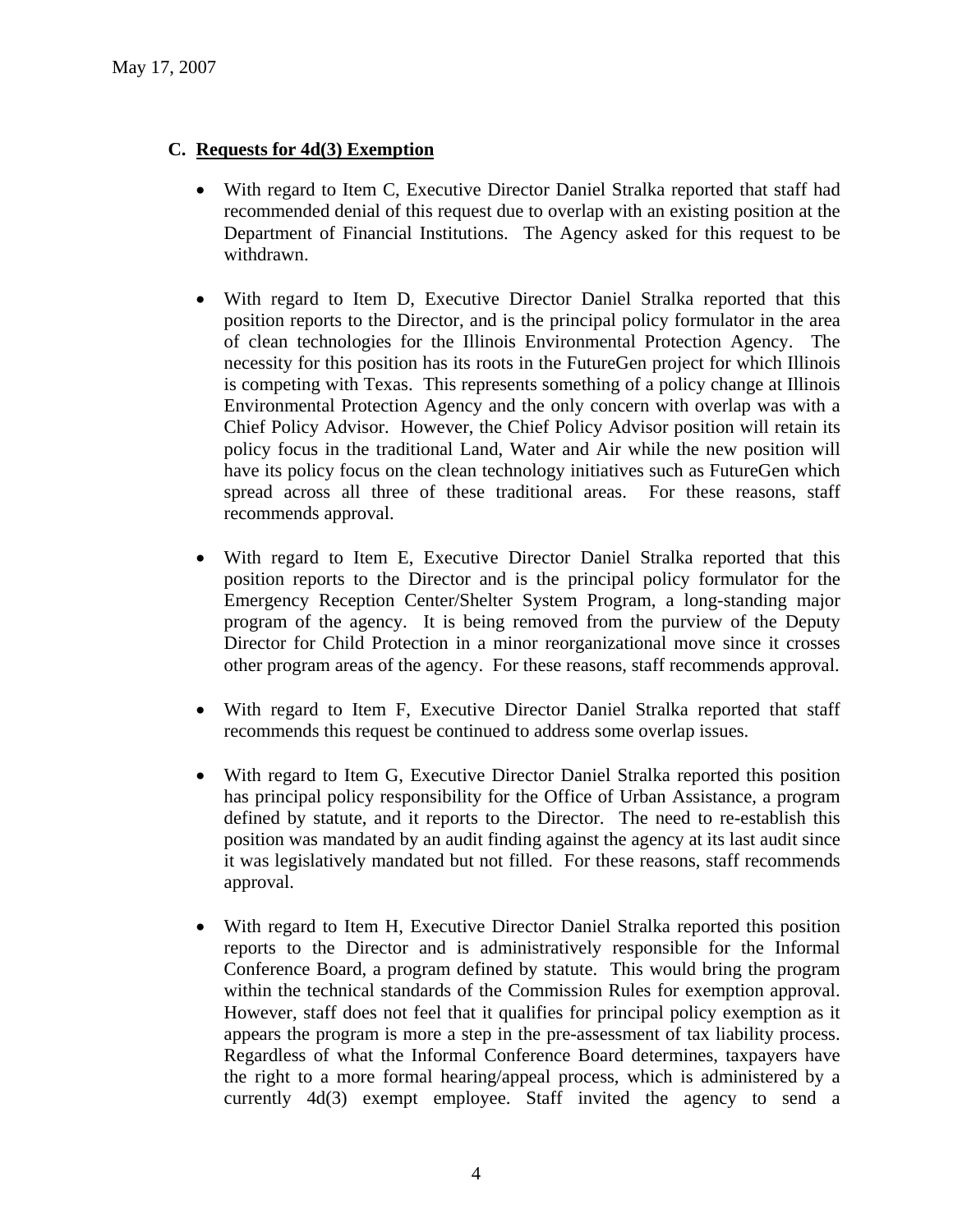representative to the May 17, 2007 meeting but the agency felt the incumbent (located in Chicago) was the best representative. For these reasons, staff recommends this request be denied.

# **IT WAS MOVED BY CHAIRMAN KOLKER, SECONDED BY COMMISSIONER PETERSON AND THE MOTION ADOPTED 5-0 TO GRANT AND CONTINUE THE REQUESTS FOR 4D(3) EXEMPTION FOR THE FOLLOWING POSITIONS:**

#### **The following 4d(3) exemption requests were granted on May 17, 2007:**

#### **D. Illinois Environmental Protection Agency**

| <b>Position Number</b>  | 40070-46-00-000-00-04                    |
|-------------------------|------------------------------------------|
| <b>Position Title</b>   | Senior Public Service Administrator      |
| Bureau/Division         | Director's Office                        |
| <b>Functional Title</b> | Assistant to the Director/Policy Advisor |
| Incumbent               | None                                     |
| Supervisor              | Director                                 |
| Location                | <b>Cook County</b>                       |

# **E. Illinois Department of Children and Family Services**

| <b>Position Number</b>  | 37015-16-00-000-70-01                   |
|-------------------------|-----------------------------------------|
| <b>Position Title</b>   | <b>Public Service Administrator</b>     |
| Bureau/Division         | Director's Office                       |
| <b>Functional Title</b> | <b>Emergency Reception Center (ERC)</b> |
|                         | <b>Program Coordinator</b>              |
| Incumbent               | None                                    |
| Supervisor              | Director                                |
| Location                | <b>Cook County</b>                      |

#### **G. Illinois Department of Commerce and Economic Opportunity**

| <b>Position Number</b>  | 37015-42-00-030-00-01                         |
|-------------------------|-----------------------------------------------|
| <b>Position Title</b>   | <b>Public Service Administrator</b>           |
| Bureau/Division         | Office of Urban Assistance                    |
| <b>Functional Title</b> | Managing Director, Office of Urban Assistance |
| Incumbent               | None                                          |
| Supervisor              | Director                                      |
| Location                | <b>Cook County</b>                            |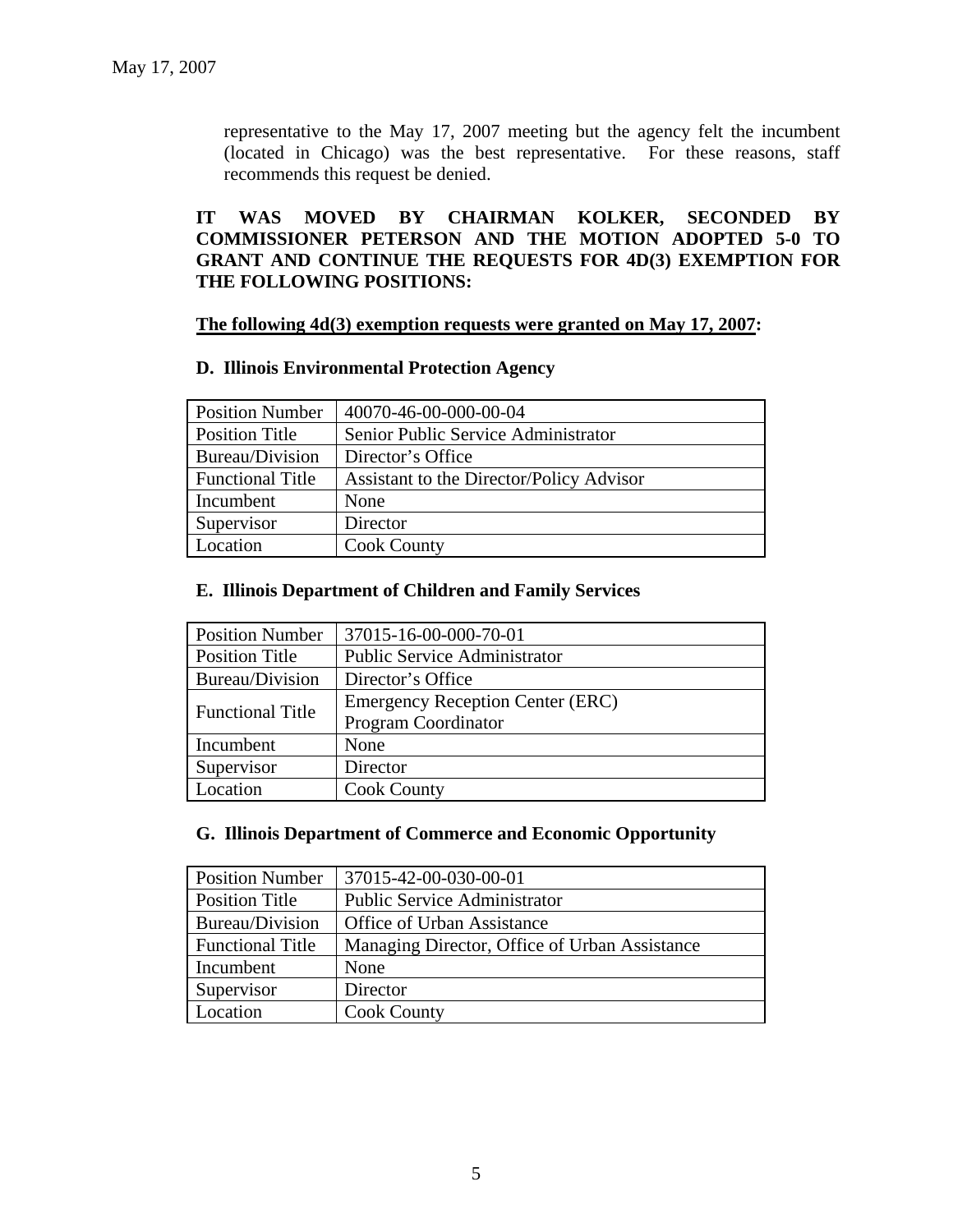# **The following 4d(3) exemption request was continued on May 17, 2007:**

| <b>Position Number</b>  | 40070-16-00-800-00-01               |
|-------------------------|-------------------------------------|
| <b>Position Title</b>   | Senior Public Service Administrator |
| Bureau/Division         | Director's Office                   |
| <b>Functional Title</b> | <b>Executive Deputy Director</b>    |
| Incumbent               | None                                |
| Supervisor              | Director                            |
| Location                | <b>Cook County</b>                  |

# **F. Illinois Department of Children and Family Services**

**IT WAS MOVED BY COMMISSIONER EWELL, SECONDED BY COMMISSIONER PETERSON AND THE MOTION ADOPTED 5-0 TO CONTINUE THE REQUEST FOR 4D(3) EXEMPTION FOR THE FOLLOWING POSITION:** 

#### **The following 4d(3) exemption request was continued on May 17, 2007:**

# **H. Illinois Department of Revenue**

| <b>Position Number</b>  | 40070-25-25-200-00-01                    |
|-------------------------|------------------------------------------|
| <b>Position Title</b>   | Senior Public Service Administrator      |
| Bureau/Division         | Informal Conference Board                |
| <b>Functional Title</b> | Administrator, Informal Conference Board |
| Incumbent               | Louise M. Calvert                        |
| Supervisor              | Director                                 |
| Location                | <b>Cook County</b>                       |

#### V. CLASS SPECIFICATIONS

#### • **None submitted.**

**IT WAS MOVED BY CHAIRMAN KOLKER, SECONDED BY COMMISSIONER BUKRABA AND THE MOTION ADOPTED 5-0 TO DISAPPROVE ANY CLASS SPECIFICATIONS RECEIVED BY THE COMMISSION NOT CONTAINED IN THIS REPORT TO ALLOW ADEQUATE STUDY.**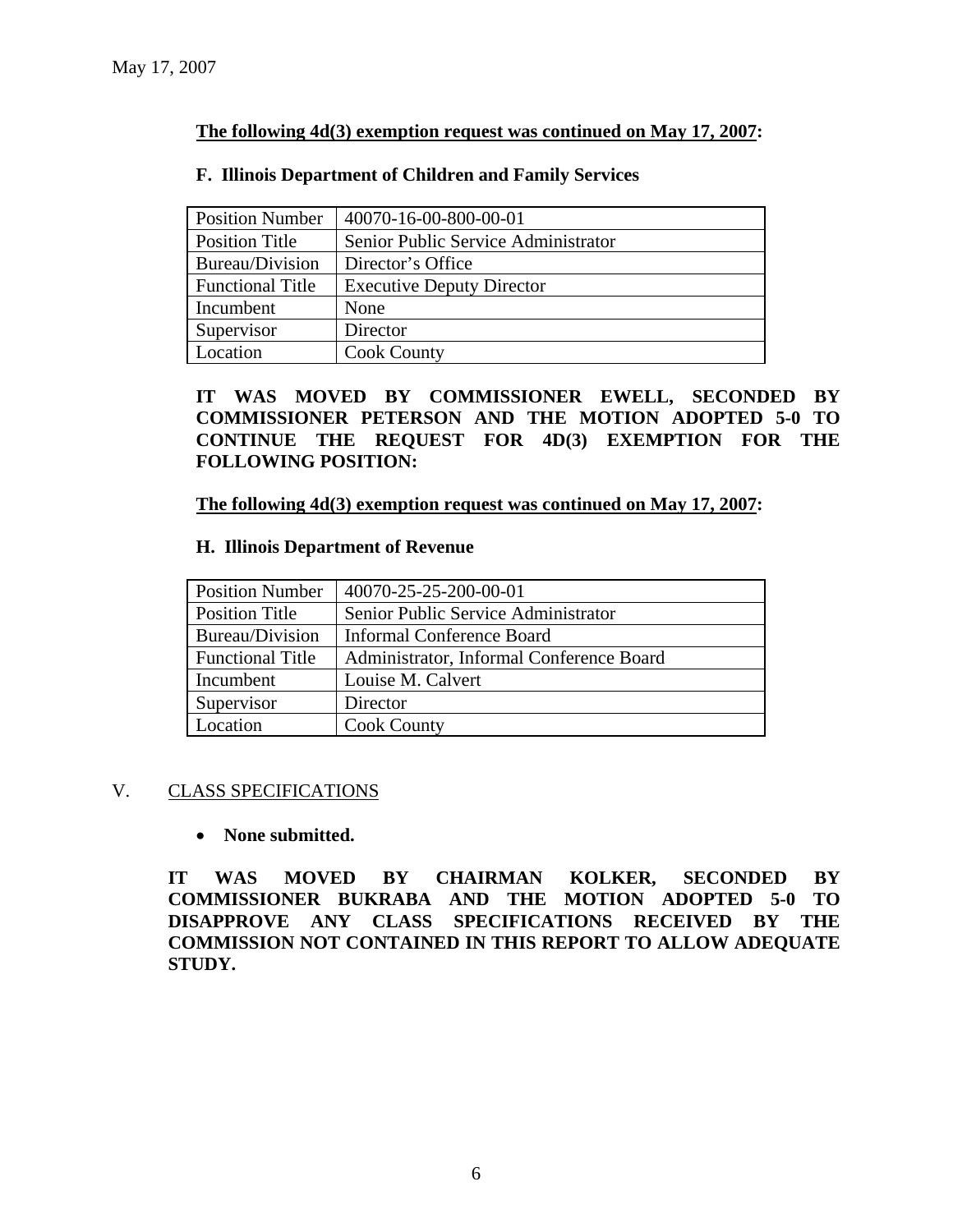# VI. MOTION TO GO INTO EXECUTIVE SESSION

**IT WAS MOVED BY COMMISSIONER DALIANIS, SECONDED BY COMMISSIONER EWELL, AND BY ROLL CALL VOTE THE MOTION ADOPTED 5-0 TO HOLD AN EXECUTIVE SESSION PURSUANT TO SUBSECTIONS 2(c)(1), 2(c)(4), 2(c)(5), AND 2(c)(11) OF THE OPEN MEETINGS ACT.** 

| <b>KOLKER</b>   | YES | EWELL           | YES |
|-----------------|-----|-----------------|-----|
| <b>PETERSON</b> | YES | <b>DALIANIS</b> | YES |
| <b>BUKRABA</b>  | YES |                 |     |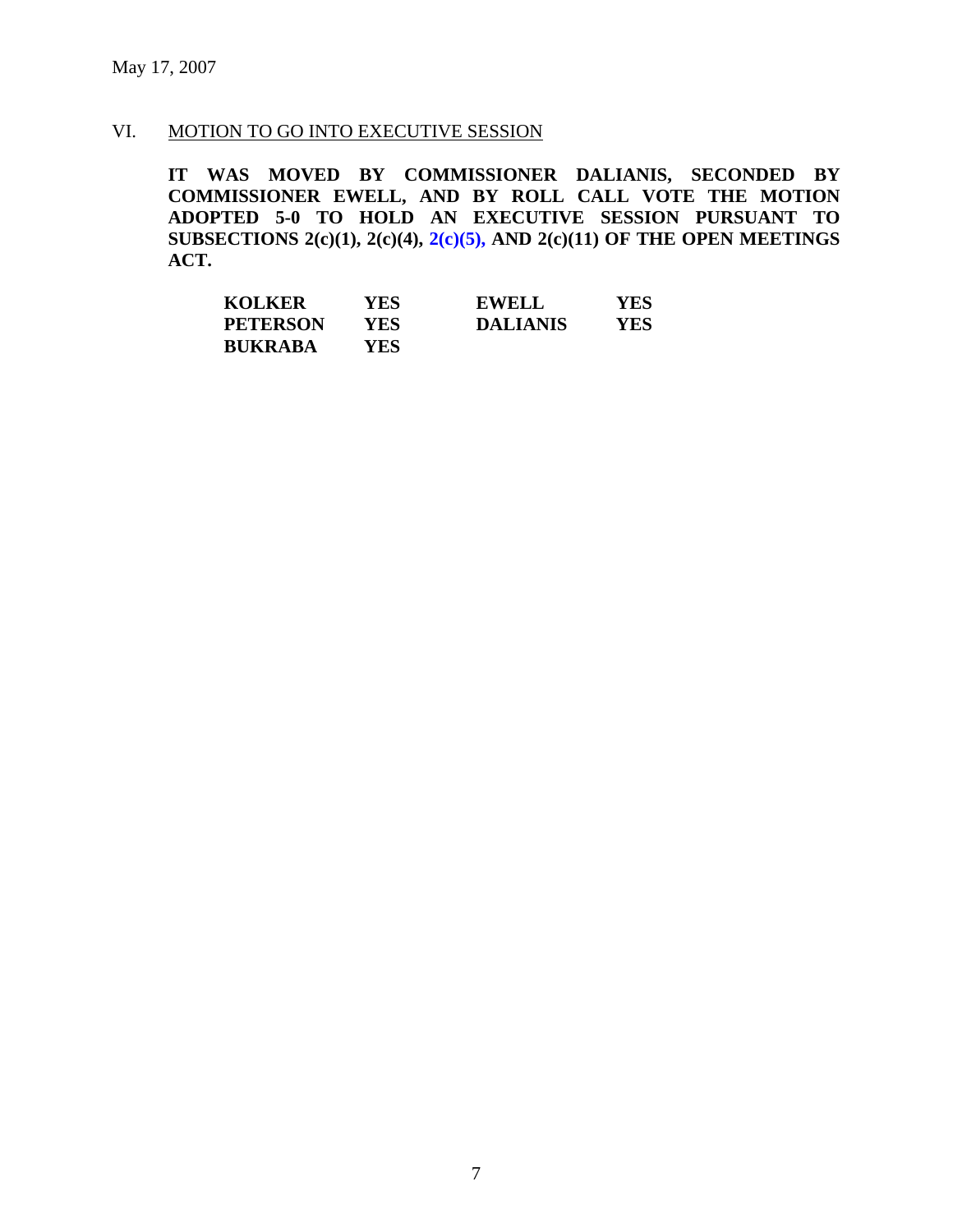# VII. RECONVENE MEETING

Upon due and proper notice the regular meeting of the Illinois Civil Service Commission was reconvened at 425  $\frac{1}{2}$  South Fourth Street, Springfield, Illinois at 1:50 p.m.

#### PRESENT

Chris Kolker, Chairman; Raymond W. Ewell, Barbara J. Peterson, Betty A. Bukraba, and Ares G. Dalianis, Commissioners; Daniel Stralka, Executive Director; and Andrew Barris of the Commission staff.

# VIII. NON-MERIT APPOINTMENT REPORT

The Personnel Code permits non-merit appointments for a limited period of time, i.e., emergency appointments shall not exceed 60 days and shall not be renewed, and positions shall not be filled on a temporary or provisional basis for more than six months out of any twelve-month period. Consecutive non-merit appointments are not violative of the Code, however, they do present a possible evasion of merit principles and should be monitored. Set forth below is the number of consecutive non-merit appointments made by each department. These statistics are from the Department of Central Management Services' Consecutive Non-Merit Report.

| Agency                                | 3/31/07        | 4/30/07        | 4/30/06        |
|---------------------------------------|----------------|----------------|----------------|
| Agriculture                           |                |                | 8              |
| Arts Council                          |                | 0              |                |
| <b>Central Management Services</b>    |                | 6              | 3              |
| <b>Children and Family Services</b>   |                | 7              | 10             |
| Commerce and Economic Opportunity     |                |                | 2              |
| <b>Employment Security</b>            | $\mathcal{D}$  | $\overline{2}$ |                |
| Financial and Professional Regulation |                |                |                |
| <b>Healthcare and Family Services</b> | 3              | 3              | 10             |
| <b>Historic Preservation</b>          |                | 4              |                |
| <b>Human Services</b>                 | $\overline{2}$ | 3              | $\overline{2}$ |
| <b>Natural Resources</b>              |                | 4              | 21             |
| Property Tax Appeal Board             | $\overline{2}$ | $\overline{2}$ |                |
| <b>State Retirement Systems</b>       | $\overline{2}$ | $\overline{2}$ |                |
| Transportation                        | 57             | 25             | 27             |
| Veterans' Affairs                     |                | 2              | $\mathfrak{D}$ |
| Totals                                | 83             | 63             | 88             |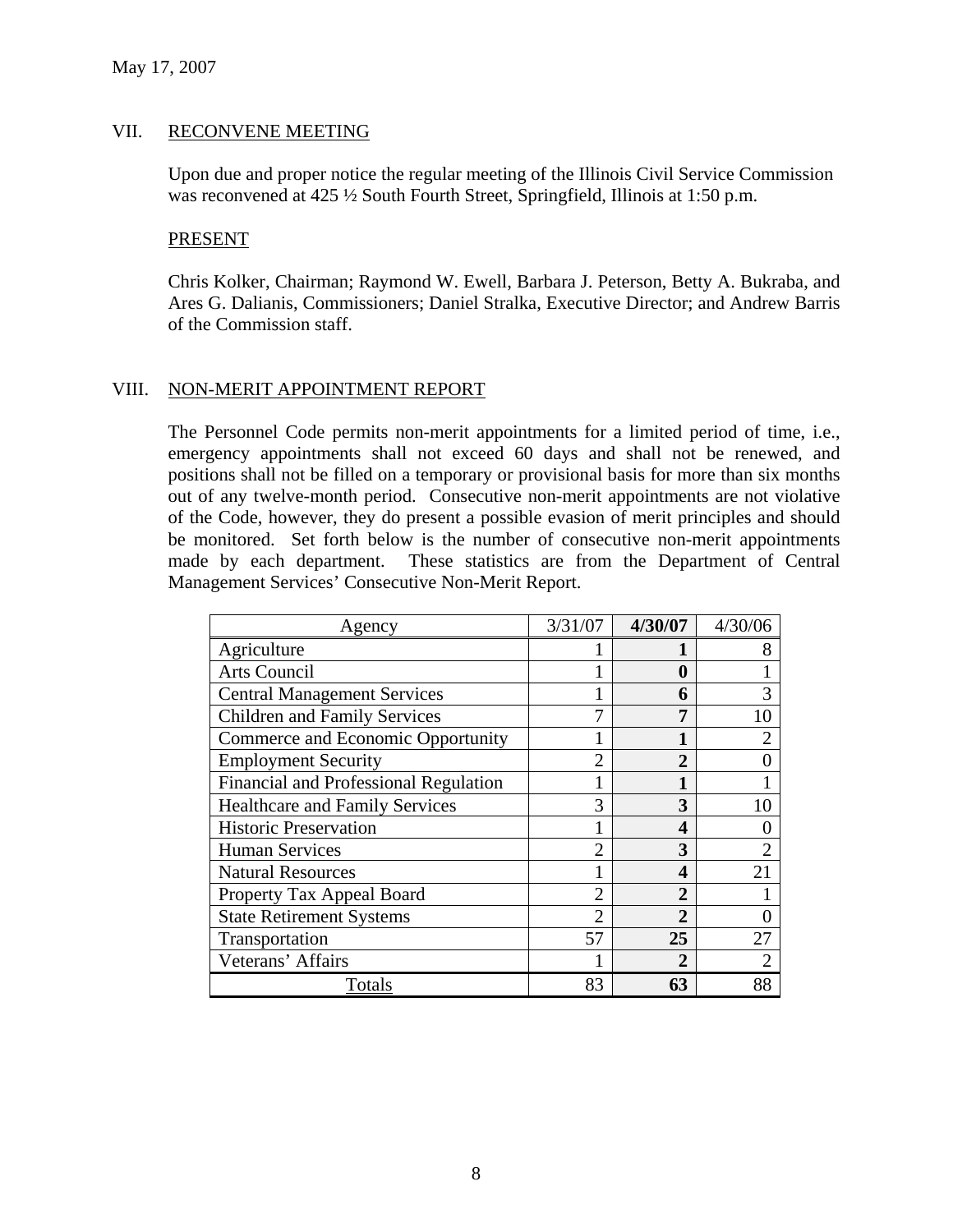# IX. PUBLICLY ANNOUNCED DECISIONS RESULTING FROM APPEAL

# • **CONSOLIDATED DISCHARGE APPEALS**

# **DA-38-06 and DA-39-06**

| Employee           | <b>Dawn DeFraties</b>                                                                                                                                                                                                                                                                                                                                                                                                                                                                                                                                                                                                                                                                                                                                                                                                                                        | <b>Appeal Date</b>      | 4/19/06                                                                                           |
|--------------------|--------------------------------------------------------------------------------------------------------------------------------------------------------------------------------------------------------------------------------------------------------------------------------------------------------------------------------------------------------------------------------------------------------------------------------------------------------------------------------------------------------------------------------------------------------------------------------------------------------------------------------------------------------------------------------------------------------------------------------------------------------------------------------------------------------------------------------------------------------------|-------------------------|---------------------------------------------------------------------------------------------------|
| <b>Names</b>       | Michael J. Casey II                                                                                                                                                                                                                                                                                                                                                                                                                                                                                                                                                                                                                                                                                                                                                                                                                                          |                         |                                                                                                   |
| Agencies           | Healthcare & Family Services                                                                                                                                                                                                                                                                                                                                                                                                                                                                                                                                                                                                                                                                                                                                                                                                                                 | <b>Decision Date</b>    | 5/04/07                                                                                           |
|                    | <b>Historic Preservation</b>                                                                                                                                                                                                                                                                                                                                                                                                                                                                                                                                                                                                                                                                                                                                                                                                                                 |                         |                                                                                                   |
| Type               | Discharge                                                                                                                                                                                                                                                                                                                                                                                                                                                                                                                                                                                                                                                                                                                                                                                                                                                    | <b>ALJ</b>              | Anthony                                                                                           |
|                    |                                                                                                                                                                                                                                                                                                                                                                                                                                                                                                                                                                                                                                                                                                                                                                                                                                                              |                         | Dos Santos                                                                                        |
| $\text{Change}(s)$ | 1) Insubordination for refusal to cooperate<br>with OEIG investigation and 2) knowingly<br>allowed and pressured staff to give special<br>applicants an "A" grade or change a<br>previously graded application to an "A"<br>grade; knowingly allowed and ordered staff<br>to award "A" grades to certain individual<br>employment applications that would not<br>have received an "A" grade had they<br>utilized the applicable grading scales and<br>to grade certain applications submitted for<br>closed job titles; knowingly allowed and<br>ordered staff to process certain individual<br>CMS employment applications before<br>other applicants, allowing them to receive<br>special and favorable treatment; knowingly<br>allowed and ordered staff to grade certain<br>individual employment applications and<br>not enter the grade or applicant's | Recommended<br>Decision | Charges<br>partially<br>proven and<br>warrant 14-<br>day<br>suspension<br>in lieu of<br>discharge |
|                    | information into the PEERS system<br>pursuant to the standard required                                                                                                                                                                                                                                                                                                                                                                                                                                                                                                                                                                                                                                                                                                                                                                                       |                         |                                                                                                   |
|                    | procedure; knowingly allowed and ordered                                                                                                                                                                                                                                                                                                                                                                                                                                                                                                                                                                                                                                                                                                                                                                                                                     |                         |                                                                                                   |
|                    | staff to process certain employment                                                                                                                                                                                                                                                                                                                                                                                                                                                                                                                                                                                                                                                                                                                                                                                                                          |                         |                                                                                                   |
|                    | applications received by fax rather than by                                                                                                                                                                                                                                                                                                                                                                                                                                                                                                                                                                                                                                                                                                                                                                                                                  |                         |                                                                                                   |
|                    | US Mail or other standard procedures,                                                                                                                                                                                                                                                                                                                                                                                                                                                                                                                                                                                                                                                                                                                                                                                                                        |                         |                                                                                                   |
|                    | making fax applicants of their choice more                                                                                                                                                                                                                                                                                                                                                                                                                                                                                                                                                                                                                                                                                                                                                                                                                   |                         |                                                                                                   |
|                    | likely to get state jobs; knowingly allowed                                                                                                                                                                                                                                                                                                                                                                                                                                                                                                                                                                                                                                                                                                                                                                                                                  |                         |                                                                                                   |
|                    | and ordered staff to input certain individual                                                                                                                                                                                                                                                                                                                                                                                                                                                                                                                                                                                                                                                                                                                                                                                                                |                         |                                                                                                   |
|                    | grades into the PEERS system ahead of the                                                                                                                                                                                                                                                                                                                                                                                                                                                                                                                                                                                                                                                                                                                                                                                                                    |                         |                                                                                                   |
|                    | other applications for regular applicants,                                                                                                                                                                                                                                                                                                                                                                                                                                                                                                                                                                                                                                                                                                                                                                                                                   |                         |                                                                                                   |
|                    | allowing for special or favorable treatment                                                                                                                                                                                                                                                                                                                                                                                                                                                                                                                                                                                                                                                                                                                                                                                                                  |                         |                                                                                                   |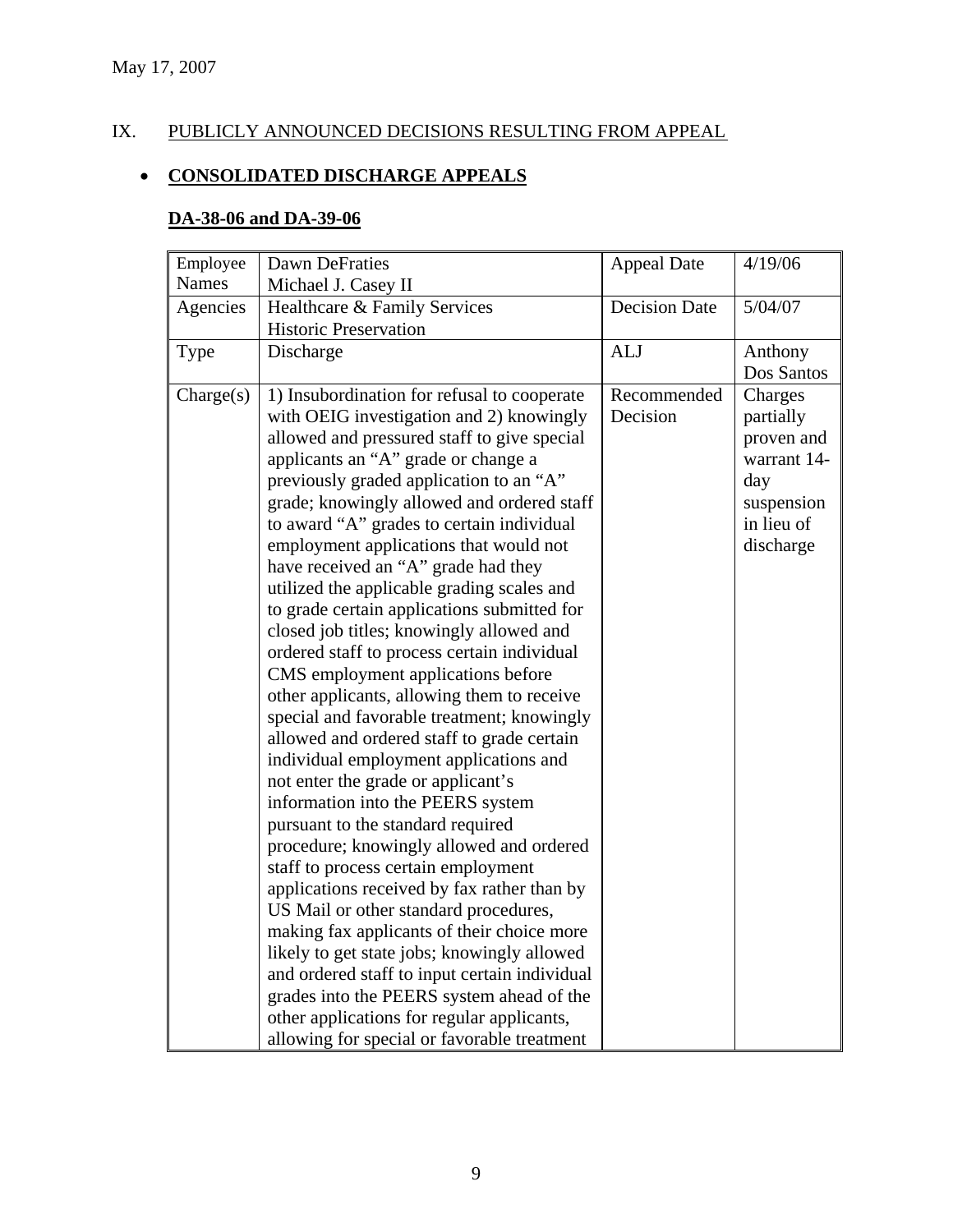**IT WAS MOVED BY COMMISSIONER EWELL, SECONDED BY COMMISSIONER PETERSON AND BY ROLL CALL VOTE OF 5-0 THE MOTION ADOPTED TO REMAND THE APPEAL TO THE ADMINISTRATIVE LAW JUDGE FOR THE PURPOSE OF TAKING ADDITIONAL EVIDENCE.** 

| <b>KOLKER</b>   | YES. | <b>EWELL</b>    | YES |
|-----------------|------|-----------------|-----|
| <b>PETERSON</b> | YES  | <b>DALIANIS</b> | YES |
| <b>BUKRABA</b>  | YES  |                 |     |

#### • **SUSPENSION APPEAL**

#### **S-25-07**

|           | Employee   Christina M. Cole | <b>Appeal Date</b> | 1/16/07                                  |
|-----------|------------------------------|--------------------|------------------------------------------|
| Agency    | DOC                          | Decision Date      | 5/04/07                                  |
| Type      | Suspension                   | <b>ALJ</b>         | <b>Andrew Barris</b>                     |
| Change(s) | Failure to report            |                    | Recommended   Charges proven but warrant |
|           | discriminatory/harassing     | Decision           | a written warning in lieu of             |
|           | behavior in a timely manner  |                    | 11-day suspension.                       |

**IT WAS MOVED BY CHAIRMAN KOLKER, SECONDED BY COMMISSIONER DALIANIS AND BY ROLL CALL VOTE OF 5-0 THE MOTION ADOPTED TO AFFIRM AND ADOPT THE ADMINISTRATIVE LAW JUDGE'S RECOMMENDED DECISION THAT THE WRITTEN CHARGES FOR SUSPENSION APPROVED BY THE DIRECTOR OF THE DEPARTMENT OF CENTRAL MANAGEMENT SERVICES, STATE OF ILLINOIS, HAVE BEEN PROVED, BUT THE UNIQUE FACTUAL CIRCUMSTANCES SURROUNDING THE DISCIPLINE DO NOT RISE TO THE LEVEL WHICH SOUND PUBLIC OPINION RECOGNIZES AS GOOD CAUSE WARRANTING THE IMPOSITION OF AN 11-DAY SUSPENSION. SAID CHARGES WARRANT A WRITTEN WARNING. THE COMMISSION NOTES THAT EMPLOYEES HAVE A RESPONSIBILITY TO FILE INCIDENT REPORTS PROMPTLY SO MANAGEMENT IS TIMELY MADE AWARE OF POTENTIAL PROBLEMS AND CAN IMPLEMENT CORRECTIVE MEASURES IF NEEDED.** 

| <b>KOLKER</b>   | YES | <b>EWELL</b>    | YES |
|-----------------|-----|-----------------|-----|
| <b>PETERSON</b> | YES | <b>DALIANIS</b> | YES |
| <b>BUKRABA</b>  | YES |                 |     |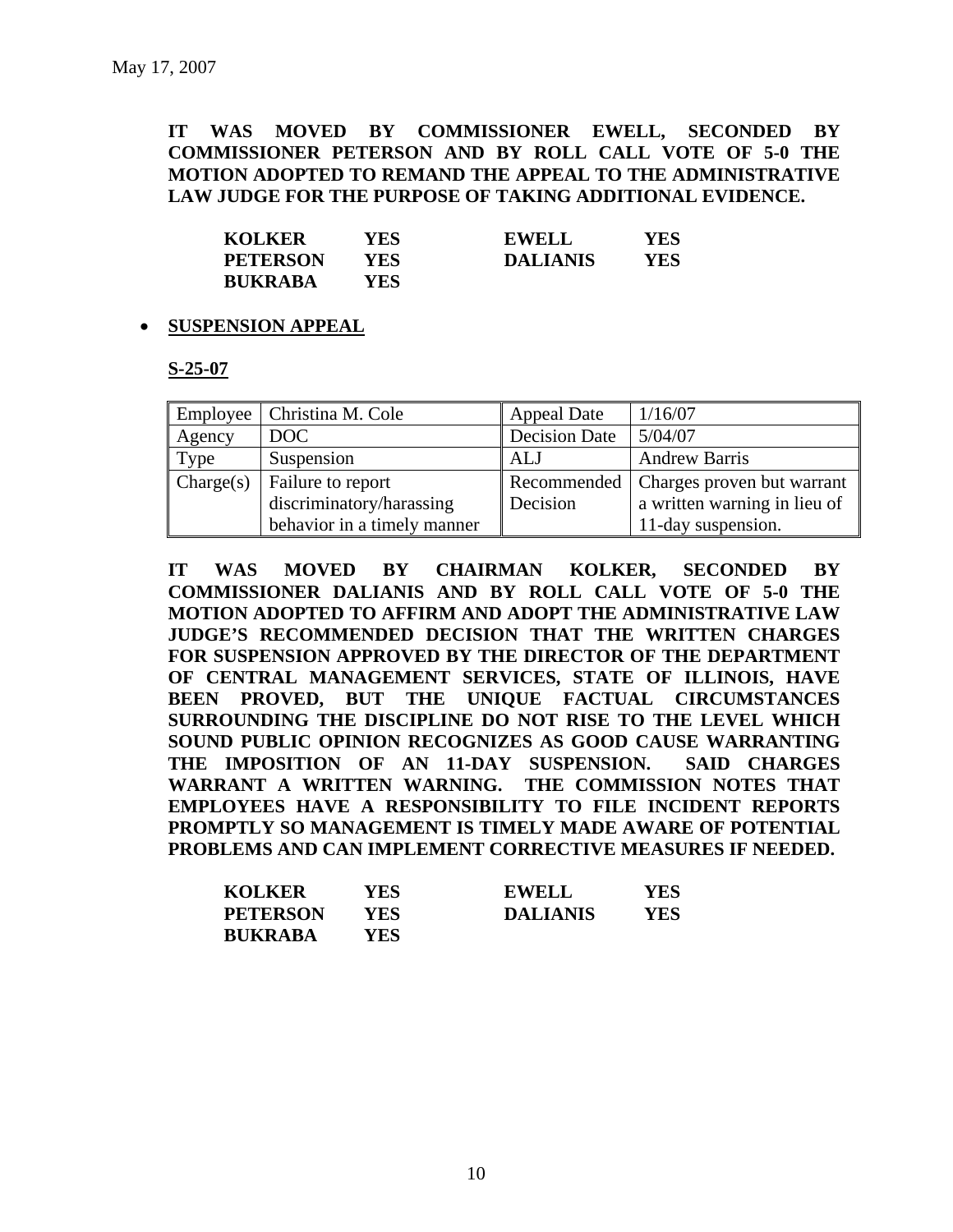# • **ALLOCATION APPEAL**

# **AA-15-07**

| Petitioner | Dana Smith                         | <b>Appeal Date</b>   | 12/04/06                |
|------------|------------------------------------|----------------------|-------------------------|
| Agency     | <b>CMS</b>                         | <b>Decision Date</b> | 04/25/07                |
| Type       | Allocation                         | <b>ALJ</b>           | <b>Andrew Barris</b>    |
| Change(s)  | Position should be allocated to    | Proposed             | The Petitioner did not  |
|            | Executive Secretary III instead of | Finding              | prove that her position |
|            | <b>Executive Secretary I</b>       |                      | classification was      |
|            |                                    |                      | improperly allocated.   |

**IT WAS MOVED BY COMMISSIONER PETERSON, SECONDED BY COMMISSIONER DALIANIS AND BY ROLL CALL VOTE OF 5-0 THE MOTION ADOPTED TO AFFIRM AND ADOPT THE ADMINISTRATIVE LAW JUDGE'S PROPOSED FINDING THAT THE PETITIONER DID NOT PROVE THAT HER POSITION CLASSIFICATION WAS IMPROPERLY ALLOCATED.** 

| <b>KOLKER</b>   | YES        | EWELL           | YES |
|-----------------|------------|-----------------|-----|
| <b>PETERSON</b> | <b>YES</b> | <b>DALIANIS</b> | YES |
| <b>BUKRABA</b>  | YES        |                 |     |

# X. APPEALS TERMINATED WITHOUT DECISION ON THE MERITS

# • **WITHDRAWN**

# **DA-28-07**

|           | Employee   Donald E. Allen, Jr. | <b>Appeal Date</b>   | 2/05/07                                       |
|-----------|---------------------------------|----------------------|-----------------------------------------------|
| Agency    | DOC                             | <b>Decision Date</b> | 4/25/07                                       |
| Type      | Discharge                       | ALJ                  | <b>Andrew Barris</b>                          |
| Change(s) | Unauthorized                    |                      | Recommended   Dismissed subject to Commission |
|           | absences                        | Decision             | approval; withdrawn (settlement).             |

# • **DISMISSAL**

**DA-32-07**

| Employee    | Byford J. Miller   | <b>Appeal Date</b>   | 3/16/07                         |
|-------------|--------------------|----------------------|---------------------------------|
| Agency      | <b>DHS</b>         | <b>Decision Date</b> | 4/27/07                         |
| <b>Type</b> | Discharge          | ALJ                  | <b>Andrew Barris</b>            |
| Change(s)   | Conduct unbecoming | Recommended          | Dismissed subject to Commission |
|             | a State employee   | Decision             | approval; default (no show at   |
|             |                    |                      | hearing).                       |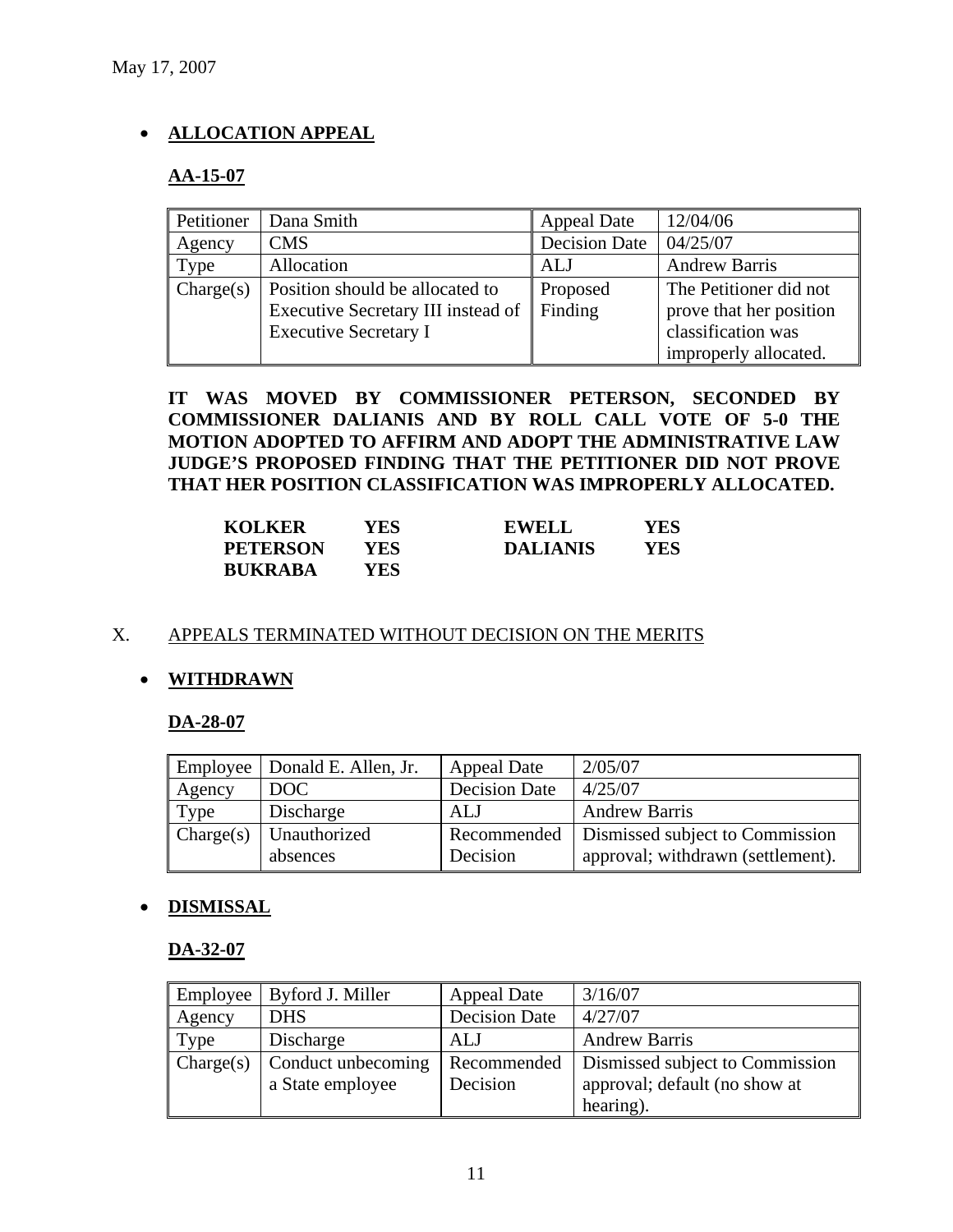# • **WITHDRAWN**

### **DA-38-07**

| Employee  | Kimberly Bishop | <b>Appeal Date</b>   | 4/24/07                         |
|-----------|-----------------|----------------------|---------------------------------|
| Agency    | <b>DCFS</b>     | <b>Decision Date</b> | 5/08/07                         |
| Type      | Discharge       | <b>ALJ</b>           | <b>Andrew Barris</b>            |
| Change(s) | Probationary    | Recommended          | Dismissed subject to Commission |
|           | discharge       | Decision             | approval; withdrawn.            |

**IT WAS MOVED BY COMMISSIONER DALIANIS, SECONDED BY CHAIRMAN KOLKER, AND BY ROLL CALL VOTE OF 5-0 THE MOTION ADOPTED TO APPROVE AND ADOPT THE DISMISSALS OF THE ALLEN APPEAL, THE MILLER APPEAL AND THE BISHOP APPEAL.** 

| <b>KOLKER</b>   | YES | <b>EWELL</b>    | YES |
|-----------------|-----|-----------------|-----|
| <b>PETERSON</b> | YES | <b>DALIANIS</b> | YES |
| <b>BUKRABA</b>  | YES |                 |     |

#### XI. STAFF REPORT

Executive Director Daniel Stralka reported that:

- The Commission received the Governor's Cup for 2006 awarded to the agency with the highest percentage of participation in the SECA campaign.
- There has been no progress in obtaining the supplemental funds requested for the Fiscal Year 2007 budget.
- Sandra Guppy has drafted updated performance measures and met with Executive Director Stralka to discuss them.
- Tentative moving day for the Commission's Springfield office is Monday, July 2.

# XII. AUTHORIZATION FOR EXECUTIVE DIRECTOR TO EXECUTE LEASE AND RELATED DOCUMENTS FOR SPRINGFIELD OFFICE SPACE

**IT WAS MOVED BY CHAIRMAN KOLKER, SECONDED BY COMMISSIONER BUKRABA, AND BY VOTE OF 5-0 THE MOTION ADOPTED TO AUTHORIZE THE EXECUTIVE DIRECTOR TO EXECUTE THE LEASE AND RELATED DOCUMENTS FOR THE SPRINGFIELD OFFICE SPACE.**